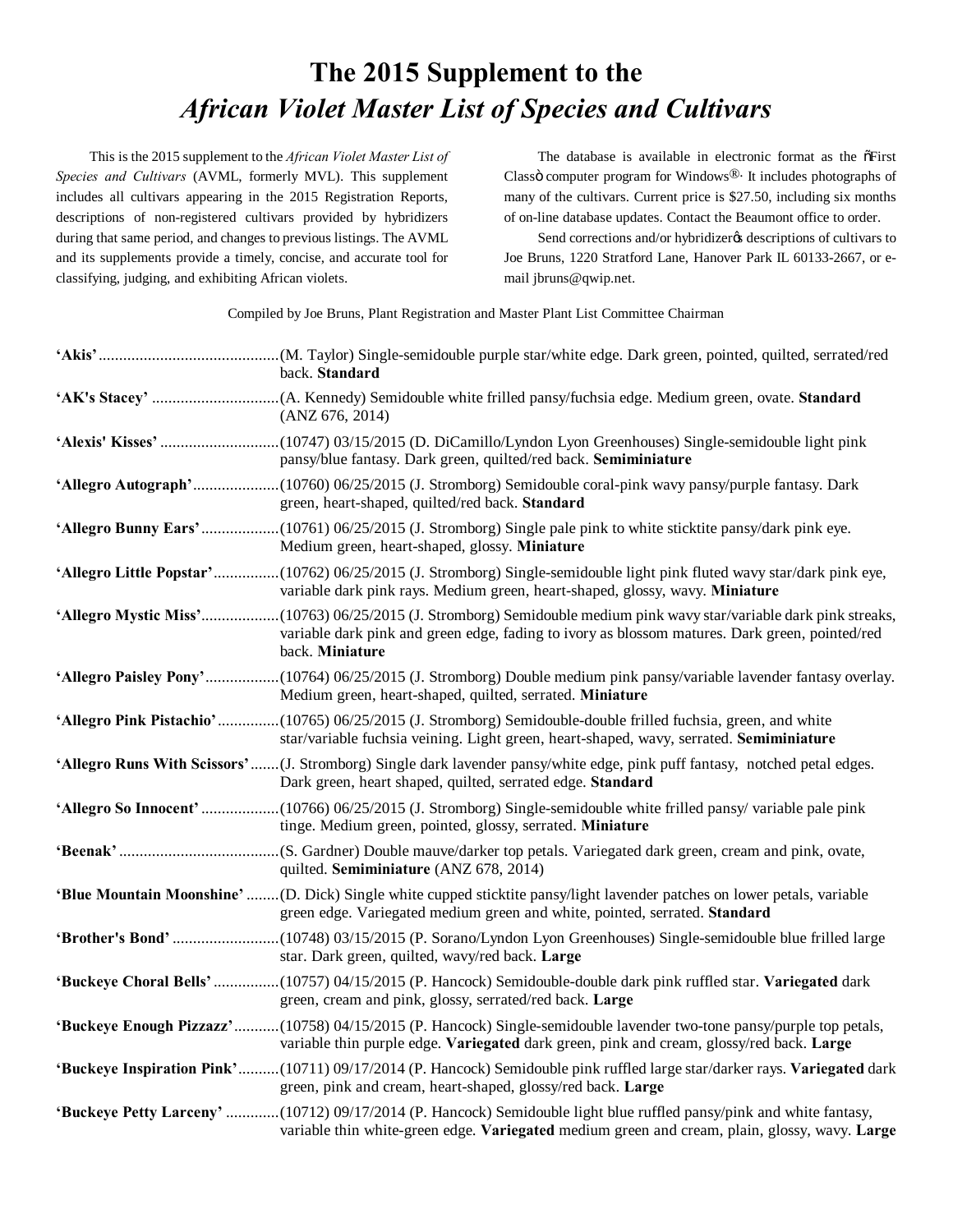| 'Buckeye Picturesque' (10713) 09/17/2014 (P. Hancock) Semidouble-double dark blue ruffled pansy/thin white edge.<br>Variegated dark green, pink and cream, plain, glossy/red back. Large                                                         |
|--------------------------------------------------------------------------------------------------------------------------------------------------------------------------------------------------------------------------------------------------|
| 'Buckeye Tea Party'(10714) 09/17/2014 (P. Hancock) Double pink pansy/lavender overlay, thin purple-wine sparkle<br>edge. Variegated dark green, pink and cream, plain, glossy. Large                                                             |
| 'Buckeye Ticker Tape' (10486) 01/05/2012 (P. Hancock) Semidouble lavender pansy/pink and variable purple fantasy.<br>Variegated dark green, pink and cream. Standard (DAVS 1754)                                                                 |
| 'Buckeye Too Shameless'(10715) 09/17/2014 (P. Hancock) Semidouble dark plum ruffled pansy. Variegated dark green,<br>pink and cream, plain, glossy/red back. Large                                                                               |
| 'Buckeye Too Tempting' (10489) 01/05/2012 (P. Hancock) Semidouble lavender-pink ruffled pansy/purple fantasy, edge.<br>Variegated medium green, cream and pink, ruffled, serrated. Large (DAVS 1756)                                             |
| 'Cajun's Amaretto' (10742) 03/15/2015 (B. Thibodeaux) Single-semidouble pink wavy pansy/darker top petals,<br>raspberry sparkle edge. Variegated dark green, cream and pink, heart-shaped, serrated/red back.<br><b>Standard</b>                 |
| 'Cajun's Hello Darlin'' (B. Thibodeaux) Single-semidouble pink wavy pansy/raspberry sparkle edge. Variegated medium<br>green, cream and pink, heart-shaped, serrated/red back. Standard                                                          |
| Variegated medium green, cream and pink, heart-shaped, serrated/red back. Standard                                                                                                                                                               |
| 'Cajun's Intense Suspense' (10769) 07/18/2015 (B. Thibodeaux) Semidouble-double chimera pink frilled star/purple-streaked<br>stripe, raspberry sparkle edge. Variegated dark green, cream and pink, heart-shaped, serrated/red<br>back. Standard |
| 'Cajun's Love's Verse'(10770) 07/18/2015 (B. Thibodeaux) Single-semidouble pink two-tone ruffled pansy/raspberry<br>sparkle edge. Variegated medium green, cream and pink, quilted. Standard                                                     |
| 'Cajun's Ma Cher Amie' (10744) 03/15/2015 (B. Thibodeaux) Single pale pink wavy star/thin raspberry edge. Variegated<br>medium green and cream, plain, heart-shaped, serrated. Standard                                                          |
| 'Cajun's Martha Nell'(10745) 03/15/2015 (B. Thibodeaux) Single pale pink sticktite pansy/thin green edge. Variegated<br>dark green, cream and pink, serrated, wavy. Standard                                                                     |
| 'Cajun's Simply Elegant'(10746) 03/15/2015 (B. Thibodeaux) Single-semidouble bright pink pansy. Variegated dark<br>green, cream and pink, heart-shaped, quilted/red back. Standard                                                               |
| 'Cajun's Two to Tango' (10771) 07/18/2015 (B. Thibodeaux) Single-semidouble lavender two-tone pansy/darker top<br>petals. Variegated medium green and white, pointed, quilted Standard                                                           |
| and white, pointed, quilted/red back. Semiminiature (ANZ 673, 2014)                                                                                                                                                                              |
| ovate/red back. Semiminiature (ANZ 680, 2014)                                                                                                                                                                                                    |
| 2014)                                                                                                                                                                                                                                            |
| <b>'Donna's Confetti Cake'</b> (10716) 11/06/2014 (D. Brining) Single-semidouble light pink pansy/purple fantasy, variable<br>white edge. Medium-light green, serrated. Standard                                                                 |
| 'Donna's Mother's Love' (10717) 11/06/2014 (D. Brining) Semidouble pale pink pansy/purple fantasy along edges. Crown<br>variegated medium green, cream, yellow and pink, serrated. Standard                                                      |
| 'Donna's Spring Meadow' (10718) 11/06/2014 (D. Brining) Semidouble pale coral-pink ruffled star/darker veins. Crown<br>variegated medium green and yellow, quilted, wavy. Standard                                                               |
| streaks. Medium green, serrated. Standard                                                                                                                                                                                                        |
| variegated medium-dark green, cream and pink, quilted, wavy. Standard                                                                                                                                                                            |
| 'Donna's Twilight Snowfall' (10721) 11/06/2014 (D. Brining) Semidouble-double light blue and white pansy. Light-medium<br>green, serrated. Standard                                                                                              |
| Semiminiature (ANZ 675, 2014)                                                                                                                                                                                                                    |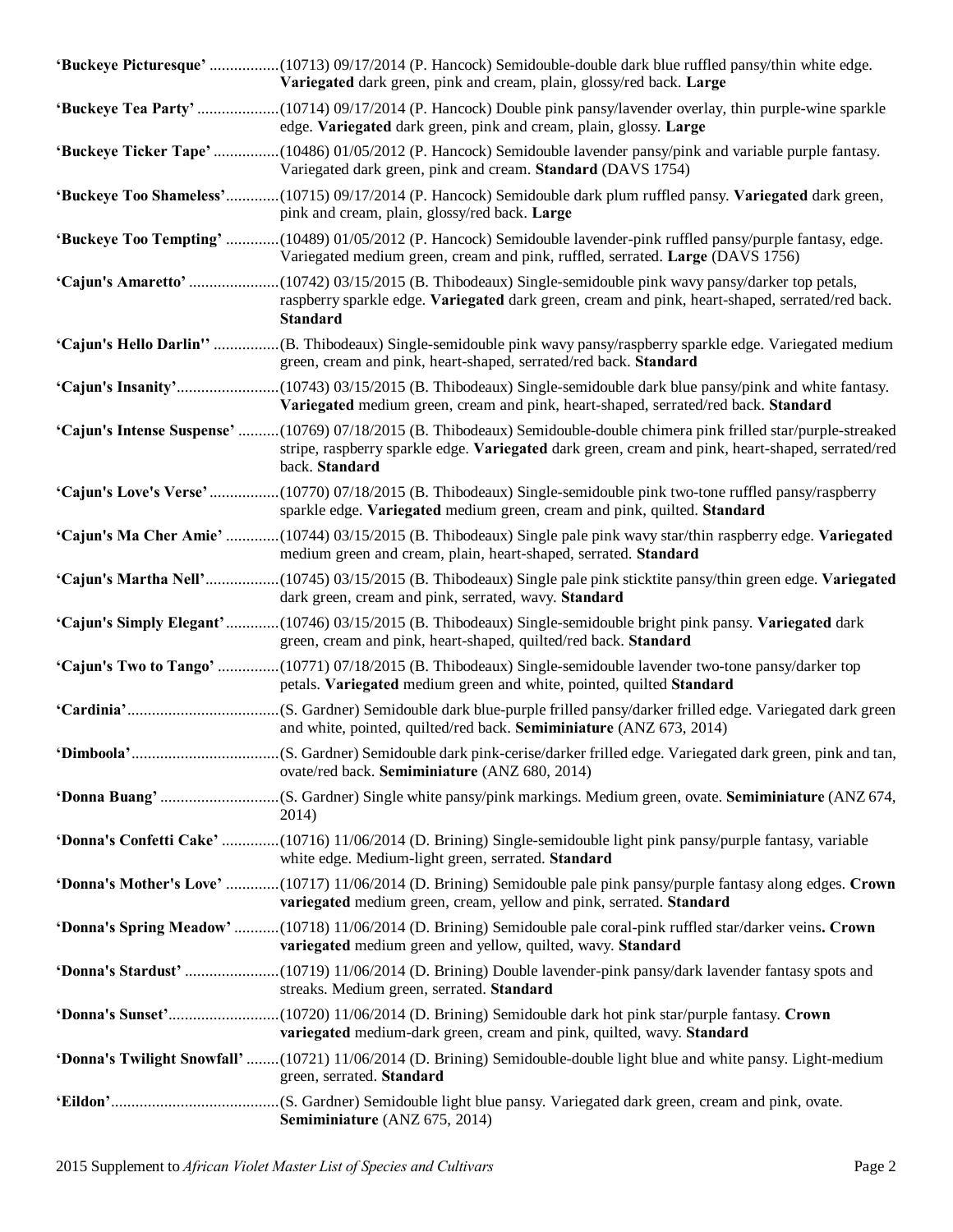| 'Ern's Apple Blossom' (M. Newhouse) Semidouble pale pink star. Dark green, heart-shaped, quilted. Standard (ANZ<br>662, 2012)                                                     |
|-----------------------------------------------------------------------------------------------------------------------------------------------------------------------------------|
| green mottling; light blue edge. Medium green, quilted, serrated. Standard                                                                                                        |
| Semiminiature (ANZ 683, 2014)                                                                                                                                                     |
| frilled star. Medium green, quilted. Large                                                                                                                                        |
| pansy/raspberry edge, green edge on top petals. Variegated dark green and ivory, quilted/red<br>back. Standard                                                                    |
| Semiminiature (ANZ 677, 2014)                                                                                                                                                     |
| 'Jersey Blue Moonlight'(10735) 02/23/2015 (R. Kurzynski) Double light blue frilled star/variable white edge. Medium<br>green, quilted/red back. Standard                          |
| wide white frilled edge. Variegated medium green and pink, ruffled/red back. Standard                                                                                             |
| dark green and gold, plain. Semiminiature                                                                                                                                         |
| scalloped, girl foliage. Miniature                                                                                                                                                |
|                                                                                                                                                                                   |
| green, gold and cream. Semiminiature                                                                                                                                              |
|                                                                                                                                                                                   |
| Semiminiature                                                                                                                                                                     |
| pointed, quilted. Semiminiature                                                                                                                                                   |
| variegated dark green, gold and bronze, plain. Semiminiature                                                                                                                      |
| Miniature (DAVS 1726, TX Hyb)                                                                                                                                                     |
| green edge. Medium green, plain, glossy, serrated. Semiminiature                                                                                                                  |
| medium green, cream and gold, plain. Semiminiature                                                                                                                                |
|                                                                                                                                                                                   |
| gold, plain. Semiminiature                                                                                                                                                        |
|                                                                                                                                                                                   |
| 'Ko's Ballet Dancer' (10785) 07/31/2015 (S. Ko) Semidouble chimera white star/fuchsia stripe, heavily ruffled green<br>edge. Variegated medium green and cream, quilted. Standard |
| medium green and cream, quilted. Standard                                                                                                                                         |
| medium green and white, quilted, wavy, serrated. Standard                                                                                                                         |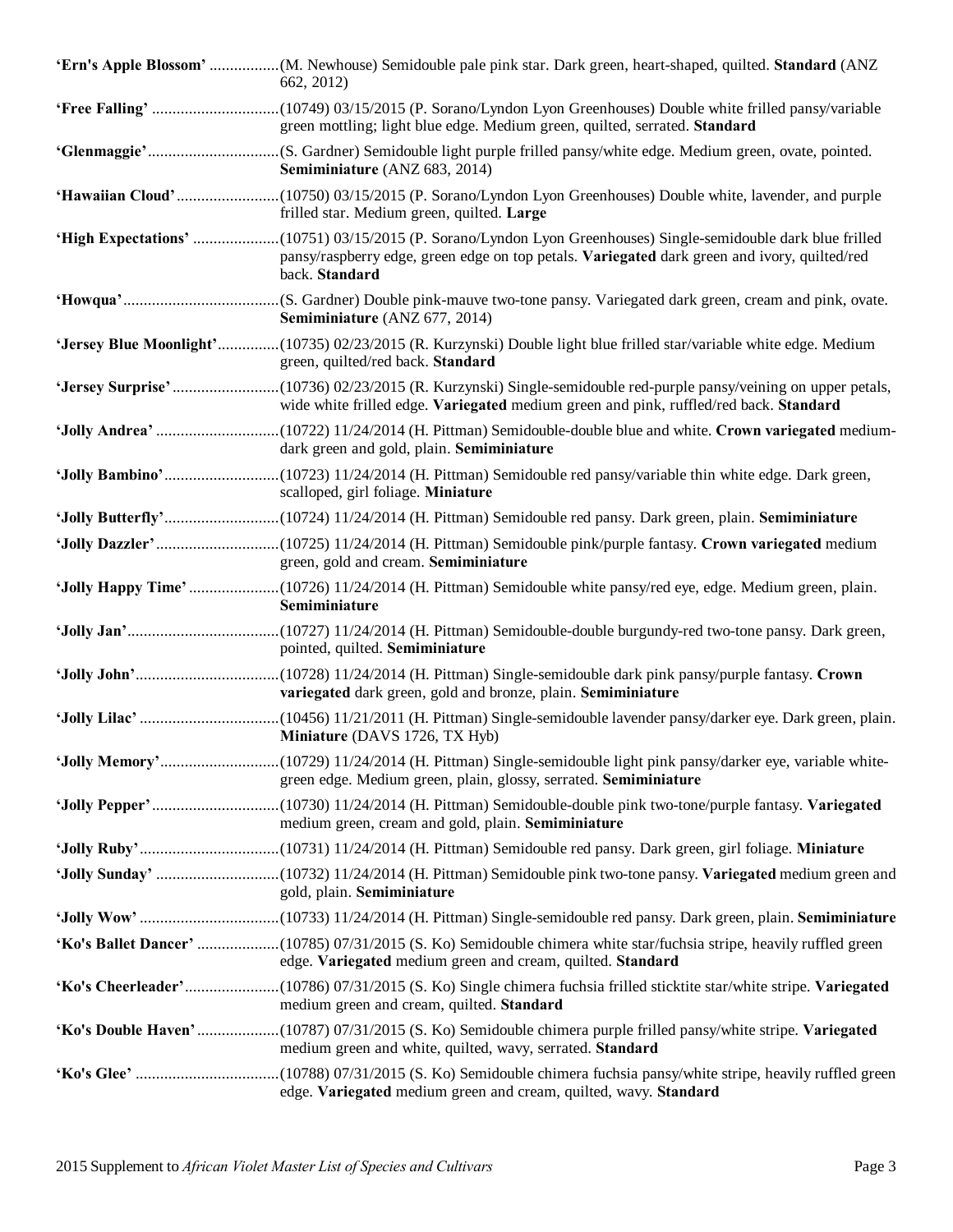| Variegated medium green and cream, quilted. Standard                                                                                                                              |
|-----------------------------------------------------------------------------------------------------------------------------------------------------------------------------------|
| green and white, quilted, wavy, serrated. Semiminiature                                                                                                                           |
| 'Ko's Love Serenade'(10791) 07/31/2015 (S. Ko) Single-semidouble white ruffled star/variable pink edge. Medium<br>green, heart-shaped, quilted, wavy. Standard                    |
| 'Ko's Mandarin Gown'(10792) 07/31/2015 (S. Ko) Single chimera red sticktite pansy/white stripe. Medium green, plain,<br>serrated. Standard                                        |
| green edge. Variegated medium green and cream, wavy. Standard                                                                                                                     |
| (Western)                                                                                                                                                                         |
| and ivory. Small standard (Western)                                                                                                                                               |
| and ivory, quilted, wavy. Small standard (Western)                                                                                                                                |
| standard (Western)                                                                                                                                                                |
|                                                                                                                                                                                   |
| scalloped/variable red back. Standard                                                                                                                                             |
| 'LE-Prekrasnaia Kreolka'(10271) 02/01/2010 (E. Lebetskaia) Semidouble dark blue wavy large pansy/green-white edge.<br>Medium green, plain, ovate. Standard (Russ/Ukr)             |
| 'Lip's Paper Butterfly' (10755) 03/19/2015 (P. Chaipradermsak) Single white sticktite pansy. Medium green, plain,<br>quilted. Semiminiature                                       |
| Medium green, plain. Semiminiature                                                                                                                                                |
| frilled star/blue fantasy, white stripe. Dark green, quilted. Standard                                                                                                            |
|                                                                                                                                                                                   |
| Medium green, plain, pointed. Standard                                                                                                                                            |
| green and white, scalloped girl foliage. Semiminiature                                                                                                                            |
| star/blue fantasy. Dark green, quilted. Standard                                                                                                                                  |
| 'Minstrel's Mary Ruth' (9319) 02/26/2004 (R. Follett) Semidouble-double rose-pink pansy/blue-purple fantasy. Dark<br>green, pointed, quilted, serrated/red back. Standard trailer |
| green edge. Dark green, wavy. Standard                                                                                                                                            |
| quilted, serrated. Standard (ANZ 682, 2014)                                                                                                                                       |
| 2014)                                                                                                                                                                             |
| green, serrated. Miniature (Russ/Ukr)                                                                                                                                             |
| frilled pansy/white eye, green edge on top petals. Variegated light green and white, plain.<br>Semiminiature (Russ/Ukr)                                                           |